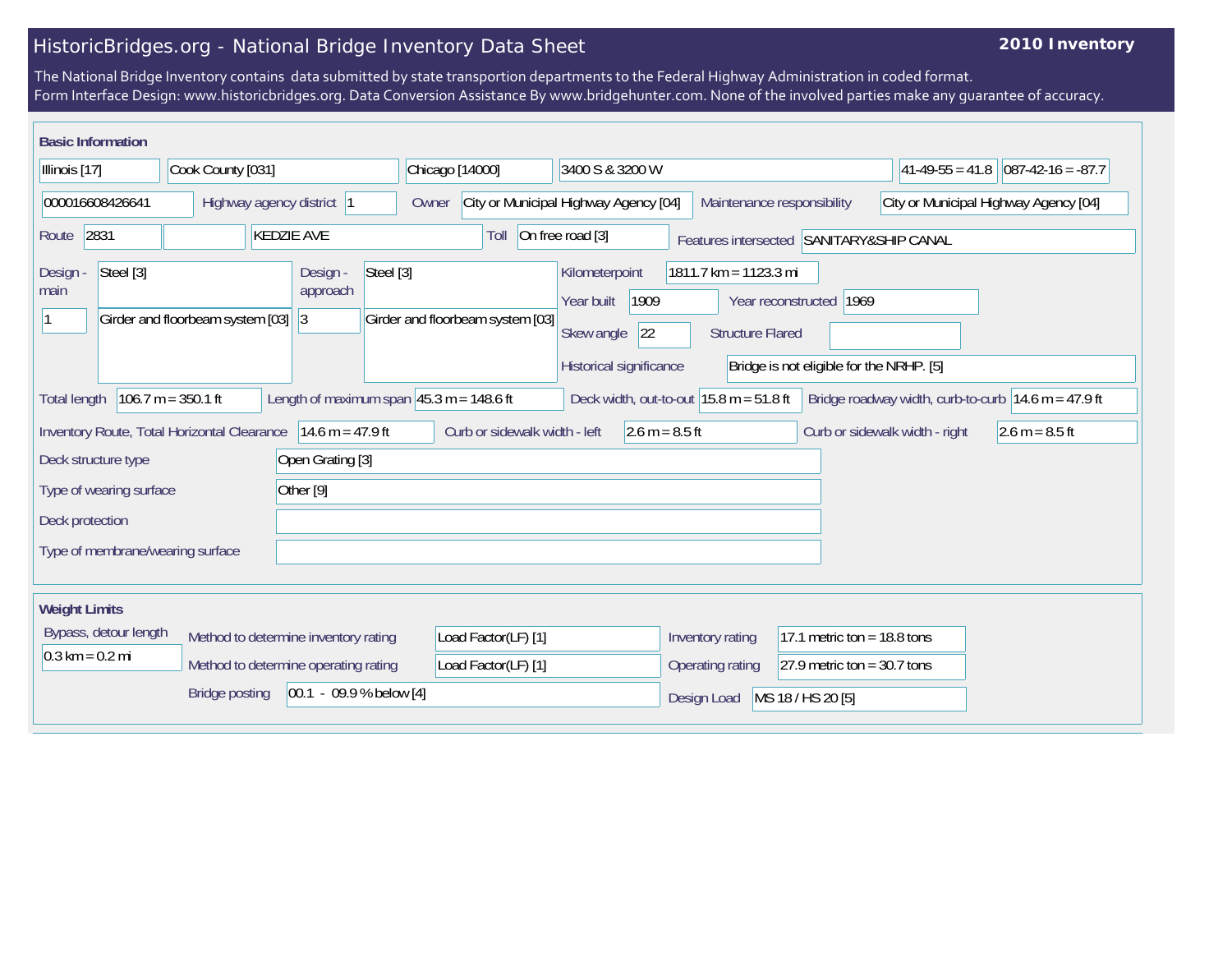| <b>Functional Details</b>                                                                                                             |                                                                                                                               |  |  |  |  |  |  |  |  |
|---------------------------------------------------------------------------------------------------------------------------------------|-------------------------------------------------------------------------------------------------------------------------------|--|--|--|--|--|--|--|--|
| Average daily truck traffi 17<br>25000<br>Average Daily Traffic                                                                       | Year 2006<br>2021<br>Future average daily traffic<br>21465<br>%<br>Year                                                       |  |  |  |  |  |  |  |  |
| Road classification<br>Minor Arterial (Urban) [16]                                                                                    | Approach roadway width<br>Lanes on structure 4<br>14.6 m = 47.9 ft                                                            |  |  |  |  |  |  |  |  |
| Type of service on bridge Highway [1]                                                                                                 | Bridge median<br>Direction of traffic 2 - way traffic [2]                                                                     |  |  |  |  |  |  |  |  |
| Parallel structure designation<br>No parallel structure exists. [N]                                                                   |                                                                                                                               |  |  |  |  |  |  |  |  |
| Waterway [5]<br>Type of service under bridge                                                                                          | Navigation control on waterway (bridge permit required). [1]<br>Navigation control<br>Lanes under structure<br>$\overline{0}$ |  |  |  |  |  |  |  |  |
| Navigation horizontal clearance 39.6 m = 129.9 ft<br>$6.4 m = 21.0 ft$<br>Navigation vertical clearanc                                |                                                                                                                               |  |  |  |  |  |  |  |  |
| Minimum vertical clearance over bridge roadway<br>$99.99 m = 328.1 ft$<br>Minimum navigation vertical clearance, vertical lift bridge |                                                                                                                               |  |  |  |  |  |  |  |  |
| Minimum lateral underclearance reference feature Feature not a highway or railroad [N]                                                |                                                                                                                               |  |  |  |  |  |  |  |  |
| Minimum lateral underclearance on left $0 = N/A$<br>Minimum lateral underclearance on right $0 = N/A$                                 |                                                                                                                               |  |  |  |  |  |  |  |  |
| Minimum vertical underclearance reference feature Feature not a highway or railroad [N]<br>Minimum Vertical Underclearance $ 0 = N/A$ |                                                                                                                               |  |  |  |  |  |  |  |  |
| Appraisal ratings - underclearances N/A [N]                                                                                           |                                                                                                                               |  |  |  |  |  |  |  |  |
|                                                                                                                                       |                                                                                                                               |  |  |  |  |  |  |  |  |
| <b>Repair and Replacement Plans</b>                                                                                                   |                                                                                                                               |  |  |  |  |  |  |  |  |
| Type of work to be performed                                                                                                          | Work to be done by contract [1]<br>Work done by                                                                               |  |  |  |  |  |  |  |  |
| Replacement of bridge or other structure because<br>of substandard load carrying capacity or substantial                              | Bridge improvement cost<br>1602000<br>160000<br>Roadway improvement cost                                                      |  |  |  |  |  |  |  |  |
| bridge roadway geometry. [31]                                                                                                         | $112.2 m = 368.1 ft$<br>Length of structure improvement<br>Total project cost<br>2403000                                      |  |  |  |  |  |  |  |  |
|                                                                                                                                       | Year of improvement cost estimate                                                                                             |  |  |  |  |  |  |  |  |
|                                                                                                                                       | Border bridge - state<br>Border bridge - percent responsibility of other state                                                |  |  |  |  |  |  |  |  |
|                                                                                                                                       | Border bridge - structure number                                                                                              |  |  |  |  |  |  |  |  |